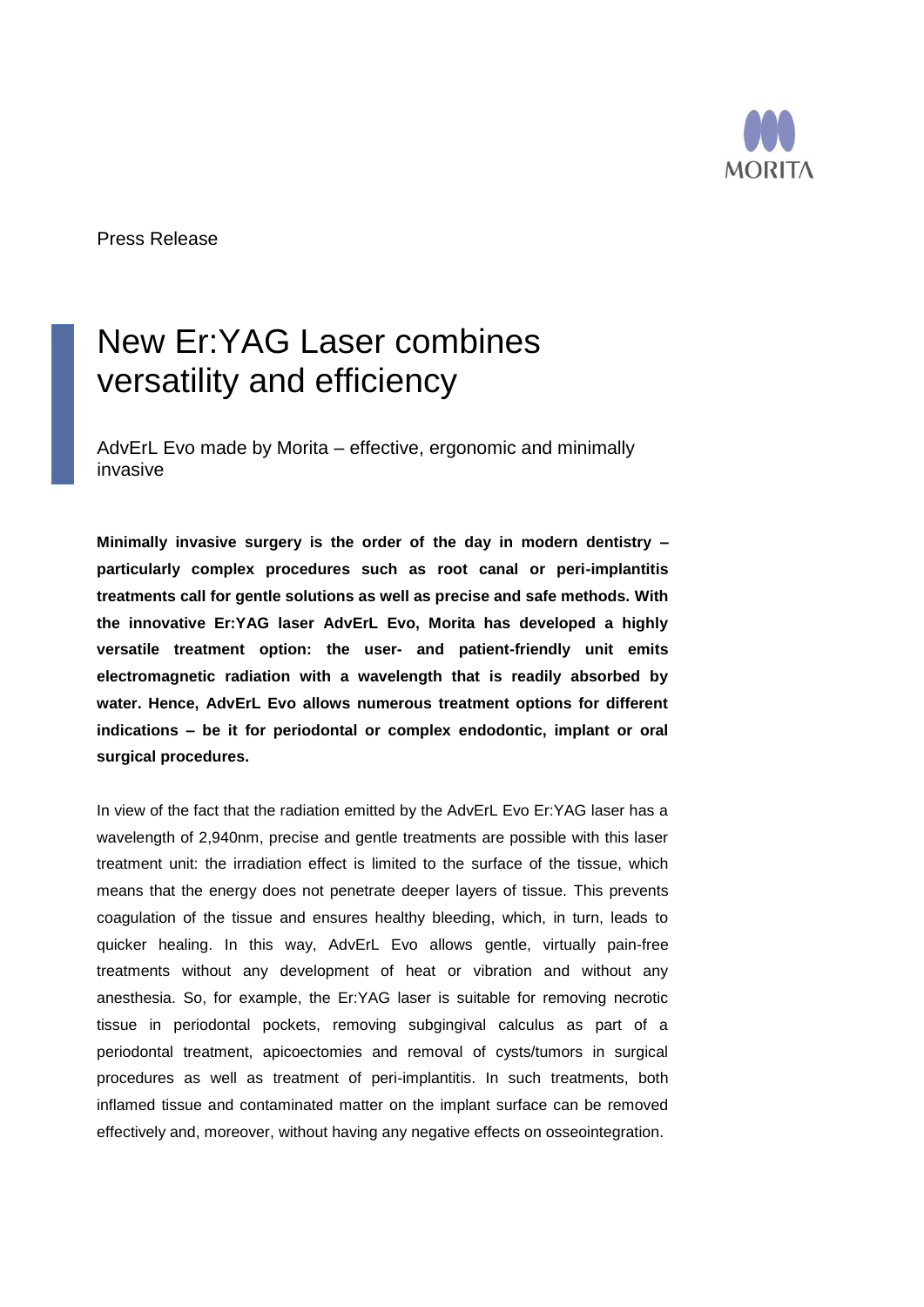

Dentists benefit from innovations that make treatments more ergonomic and efficient: this includes numerous helpful individual components such as, for example, the unique AdvErL Evo handpiece that is shaped like a scaler. The design of the handpiece ensures direct access and, in view of its narrow application tip, provides an optimal view of the preparation area. The practical swivel arm and the flexible fiber-optic transmission cable reduce the weight of the handpiece to less than 50g and, consequently, allow significant freedom of movement within a radius of about 600mm from the handpiece holder, the position of which can be adjusted by the dentist to meet his individual needs (in addition, the holder can be autoclaved for effective infection control).

The tips of AdvErL Evo also are unique: they supply water and air directly to the application tip and, accordingly, exactly to the place where the laser is emitted – in this way the laser can "unfold" its full effect directly in the preparation area. The number of different tips reflects the versatility of the Er:YAG dental laser treatment unit made by Morita. All in all, 21 tips are available, for example, standard tips, caries tips, flat tips, root tips and tips for periodontal treatments. Since the market launch of AdvErL Evo at IDS 2015, three new tips have been added: PSM600T, R600T and CS600F. PSM600T was developed for treating periodontal pockets, i.e. controlled motion in the pocket is ensured and, hence, the danger of tip fracture is reduced to a minimum. The R600T tip is used particularly for the treatment of periimplantitis and allows easy access from the side of a bone cavity and the implant surface as well. Accordingly, this tip makes possible an efficient treatment of periimplantitis as well as peri-implant mucositis and also removes infected granulated tissue. CS600F, in turn, can be used to remove hard tissue – such as tooth and bone substance – as well as soft tissue: this tip produces fine water spray to prevent absorption by a thick layer of water. At the same time, it produces a thin layer of water for the irradiation and, in this way, ensures a better view, quicker vaporization and, consequently, quicker cutting.

The large display also benefits the user: the intuitive user surface has a very structured design and altogether 20 preprogrammed settings that can be called up quickly and comfortably. The dentist can save user logs on a flash-memory stick and transfer them onto a computer easily via a USB interface. If it becomes necessary to change positions during the treatment, the compact laser unit can be